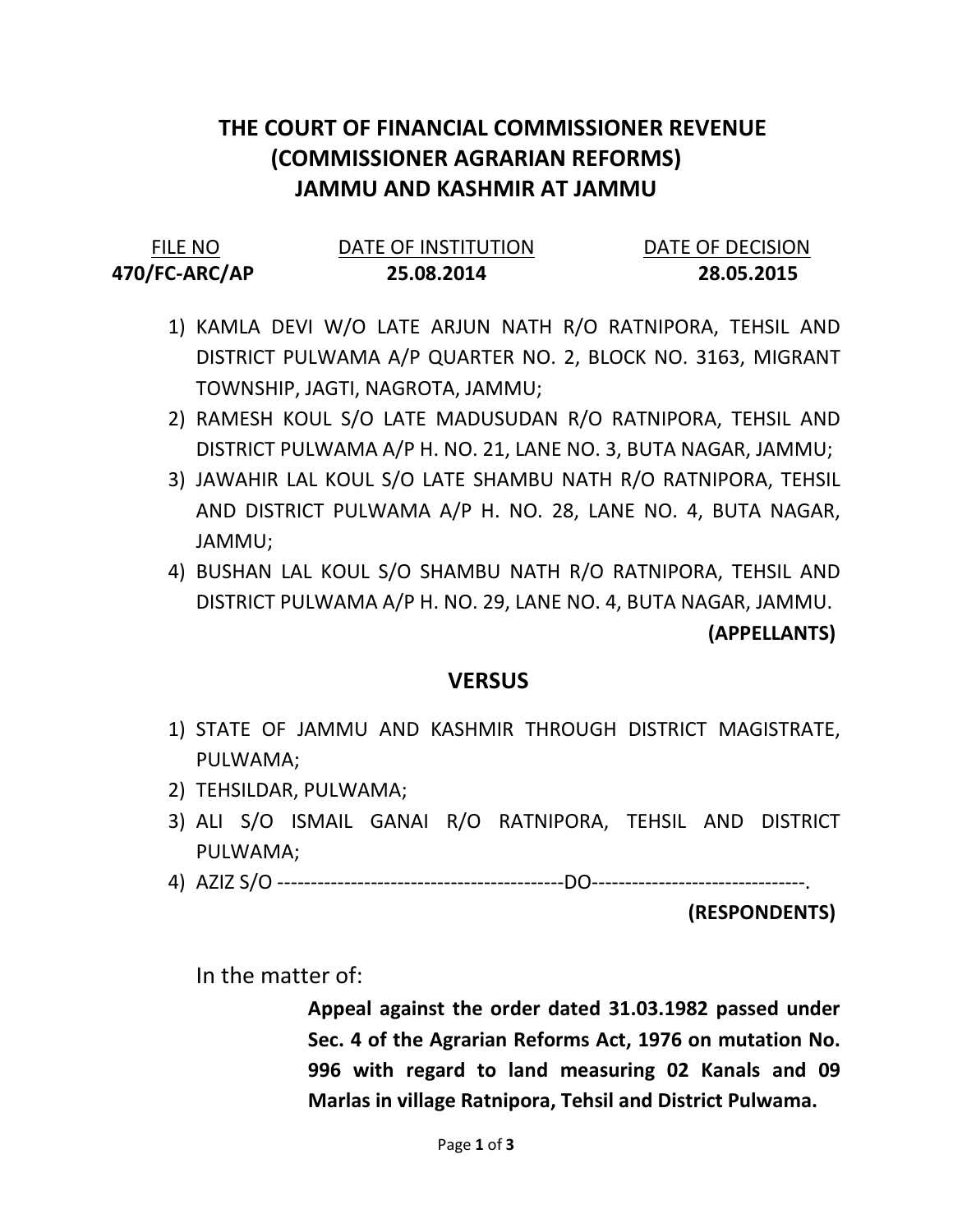For Appellants --- Advocate K. L. Pandita For Respondent No. 3 & 4 --- Ex Parte

## J U D G E M E N T

- 1) The present controversy pertains to land measuring 02 Kanals and 09 Marlas falling under Khasra No. 2440/1553 in village Ratnipora, Tehsil and District Pulwama. This land was in the ownership of one Arjun Nath, husband of appellant No. 1 herein and the other co-sharers. The Tehsildar (AR), Pulwama attested the impugned mutation No. 996 dated 31.03.1982 by virtue of which the rights and interests of the exowners over the said land were extinguished u/s 4 of the Agrarian Reforms Act, 1976 and vested in the state. Accordingly, one Ali and his brother Aziz both sons Ismail Ganai were declared as prospective owners.
- 2) Aggrieved, the appellants have challenged the impugned mutations in appeal before this court on various grounds. The respondents were summoned to cause appearance but they preferred absence despite service. They were, therefore, set ex parte on 10.03.2015.
- 3) This court has gone though the case file as well as the other connected record. The main assertion made by the appellants is that no opportunity of being heard was provided to them and that the impugned mutation was pre-dated and attested at the back of the owners. Obviously, when the proceedings under Sec. 4 of the Agrarian Reforms Act, 1976 are initiated, it becomes more important to hear and call objections from the actual owners of the land. But the same has not been done in the present case. In addition, 07 Marlas of land out of the land under consideration has been shown as "Kuhl" which is a category of common land. No one can be a Prospective Owner of